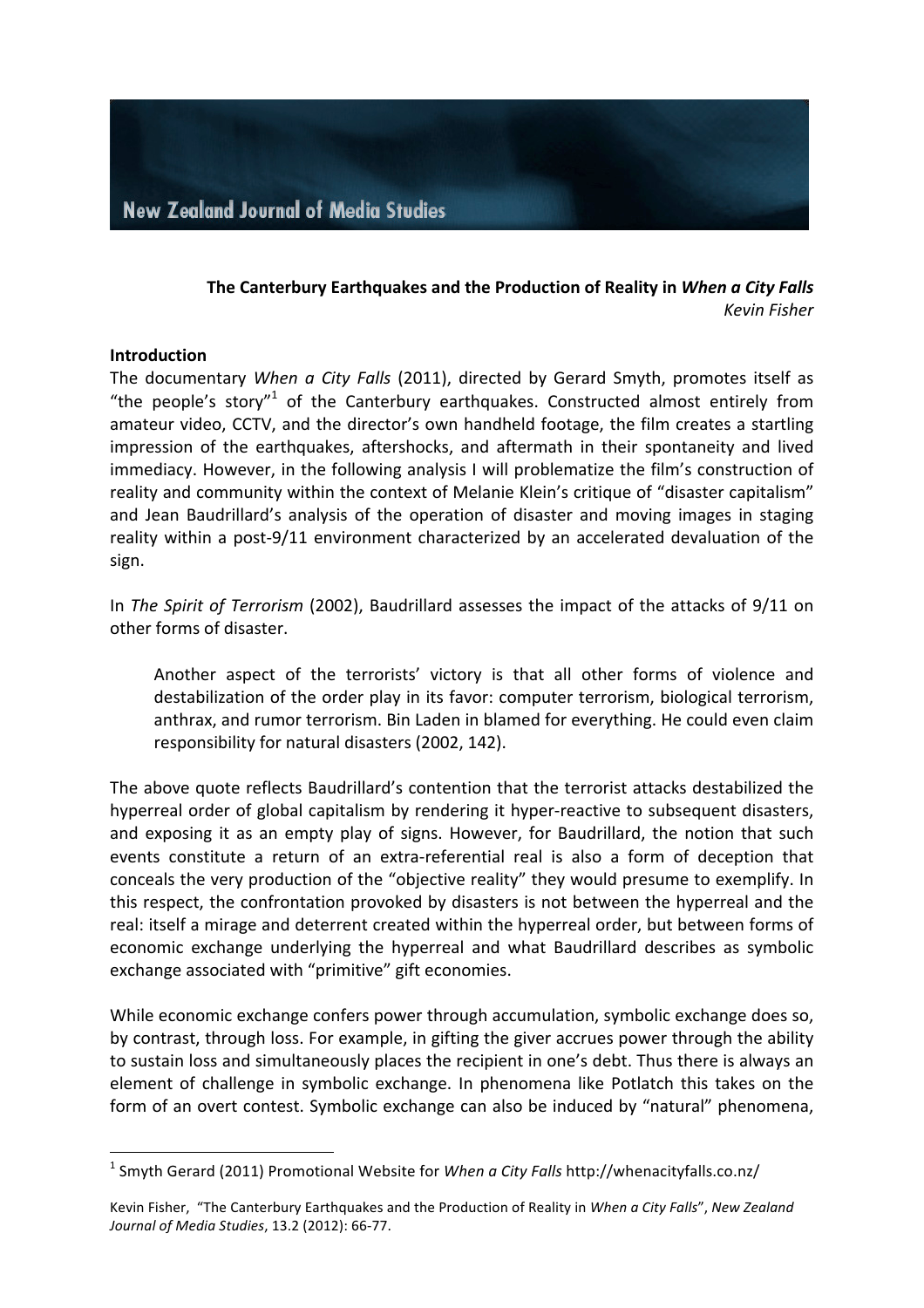such as failed harvests, diseases, or natural disasters, which require some form of ritual appeasement. In this respect, symbolic exchange does not recognize the boundaries that separate the natural from the human or cause from effect within the modern world. Indeed, the difficulty of conceptualizing symbolic exchange reflects the degree to which our thinking is predicated on the abstract notions of value, utility, objective reality, and subjectivity taken for granted within economic exchange. Although, according to Baudrillard, economic exchange systematically "denies, represses and reduces symbolic exchange," the latter is never completely banished, and threatens the former with the reversal of its fixed values. Consider, for instance, how the above quote that launched this discussion points to the inauguration of a different world in which the normal rules of cause and effect and the demarcation of the natural from the anthropogenic are reversed.

Curiously, the preponderance of conspiracy theories that have circulated around the anthropogenic causes of the earthquakes—even prior to the death of Bin Laden on 2 May 2011—point the finger not at *Al Qaeda*, but at the American military industrial complex. Specifically, these theories cite the use of computerized electromagnetic weapons, such as HAARP (the existence of which is denied by the US government), which reputedly has the power to create storms and earthquakes through invisible waves.<sup>2</sup> Such an "influencing machine," which controls brute matter through the manipulation of signs, offers a displaced reification of the Baudrillardian diagnosis of the simulation of the real within hyperreality. Might this be taken as evidence that the victory lies not with the terrorists after all, but with the hyperreal capacity to simulate the very reversal presented by symbolic challenge and turn it in the service of its own logic? Bradley Butterfield argues as much in his response to Baudrillard's analysis when he states that "what the system did in response to 9/11, or instead of responding to it, was to reabsorb its symbolic violence back into the never ending flow of anesthetized simulation  $[...]$  (2002, 26).

# **Disaster capitalism in hyperreality**

 $\overline{a}$ 

Butterfield's account would also seem to concur with Naomi Klein's analysis of the function of a globalized "disaster capitalist complex" flexible enough to turn any crisis into opportunity. That  $9/11$  transformed the meaning and management of both natural disaster and war is also a central premise of Klein's work. However, she points out that rather than 9/11 presenting a threat to globalized capital, it is the fulfillment of a wish that proponents of neo-liberalism, who subscribe to the principle that systematic change can only be realized through crisis, have been harboring for decades. Klein details how the Bush administration's response to 9/11 opened the gates to a new era of privatized war and disaster management, which cynically exploits the destabilizing effects of crises as opportunities and alibis for free market experimentation. She also describes how, beyond the warzones of Iraq and Afghanistan and the ruins of New Orleans after Hurricane Katrina, disaster capitalism has become a central tenet of neoliberal governmentality on a global scale.

Many critics of the Key government's response to the Canterbury earthquakes, especially in blogs and social media, have drawn analogies from Klein's analysis of the Bush administration's response to Hurricane Katrina in New Orleans. Parallels are identified

 $2$  See for example, Matthew Dentith's website, which catalogues conspiracy theories related to the Canterbury earthquakes. http://all-embracing.episto.org/2010/09/15/the-christchurch-quakeconspiracy-plural-part-one/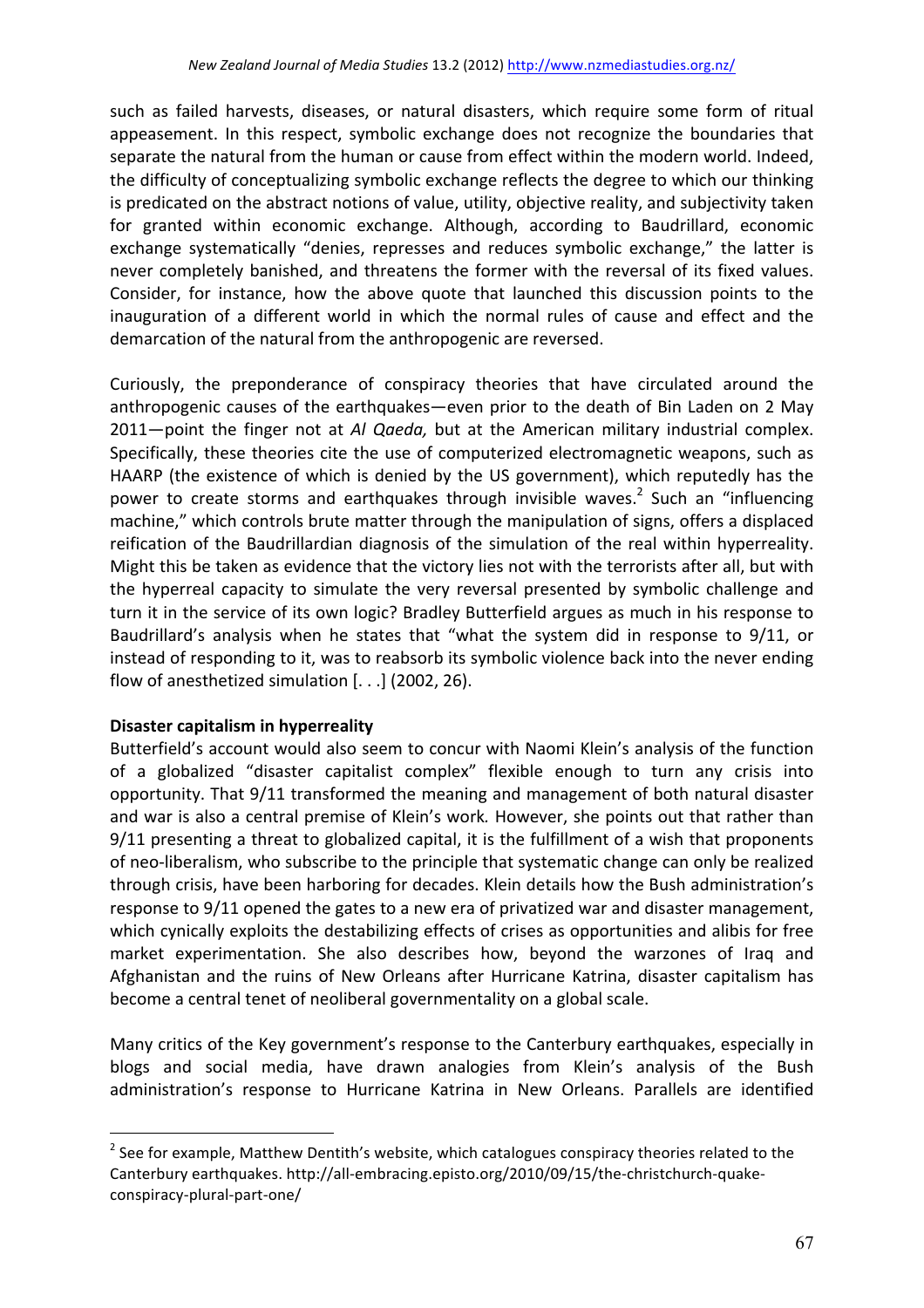between the establishment of the Canterbury Emergency Recovery Agency (CERA) and the function of the Federal Emergency Management Agency (FEMA) post Katrina, specifically in the construction of their respective disaster zones as states of exception in which normal democratic rights, governmental processes, and market restrictions were suspended. The establishment of CERA, which resulted from the Canterbury Earthquake Recovery Bill, is a case in point: rushed through the New Zealand parliament in April 2011 with no real consultation of the Christchurch City Council or the people of Christchurch. As John Hopkins from the University of Canterbury School of Law remarked just prior to its passage:

Parliament is attempting to pass, through urgency, one of the most dangerous pieces of legislation to grace our statute book in modern times, which will, in effect, strip Christchurch of the last remnants of its democratic processes and place them under the control of a single minister.  $\ldots$  with huge, unchallengeable legal powers, monitored only by a panel of "experts" of his own choosing.  $\dots$  (2011).

The list of institutional "reforms" pursued in the wake of the earthquakes also replicates many on the post Katrina agenda, including the disestablishment of elected local government bodies, rezoning of urban areas for redevelopment, redistricting of public schools, introduction of privatized charters schools, and University restructurings. Although rationalized in terms of the need to more effectively provide relief and hasten recovery, many argue that such measures have been most responsive to the exigencies of ideological and market opportunity. As Chris Trotter observes: "It's almost as if, perceiving the region's capacity for resistance to be dangerously compromised, the Government has seized the opportunity to conduct a malign, constitutional experiment upon its exhausted population" (2012).

Among the most contentious, and potentially lucrative, actions pursued by CERA involve plans for the new central city and the processes of re-zoning for the demolition of existing structures. As Lorraine North, Chair of Canterbury Arts and Heritage Trust wrote in September 2012:

The proposed green frame  $\dots$  initially applauded as a way of maximising green space in the new city.  $\dots$  is now regarded by many property owners as a cynical means of setting up a land bank to manipulate land values within the new CBD so the Government can profit later from the disaster at their expense.

She argues that this is particularly evident in the number of heritage buildings being demolished not because of the level of quake damage, but because they don't fit with the new central city development plan, which includes controversial items such as a 35,000 seat covered stadium and a convention centre three times the size of the previous one. She quotes Warwick Isaacs, Chief Executive of the Central City Development Unit (CCDU), under authority from CERA, that "the demolitions will not cease until 20 per cent of the original CBD remains", an estimate that Dr Kit Miyamoto, "a structural seismic engineer with 25 years international experience in earthquake recovery . . . described as unbelievable. . . [and] stated he believed that, at the most, about 30 per cent of the CBD might need to be demolished" (North). In the meantime, while the ongoing aftershocks may provide delays to reconstruction, they have not prevented planning and continued demolition, the acceleration of which they instead serve to rationalize.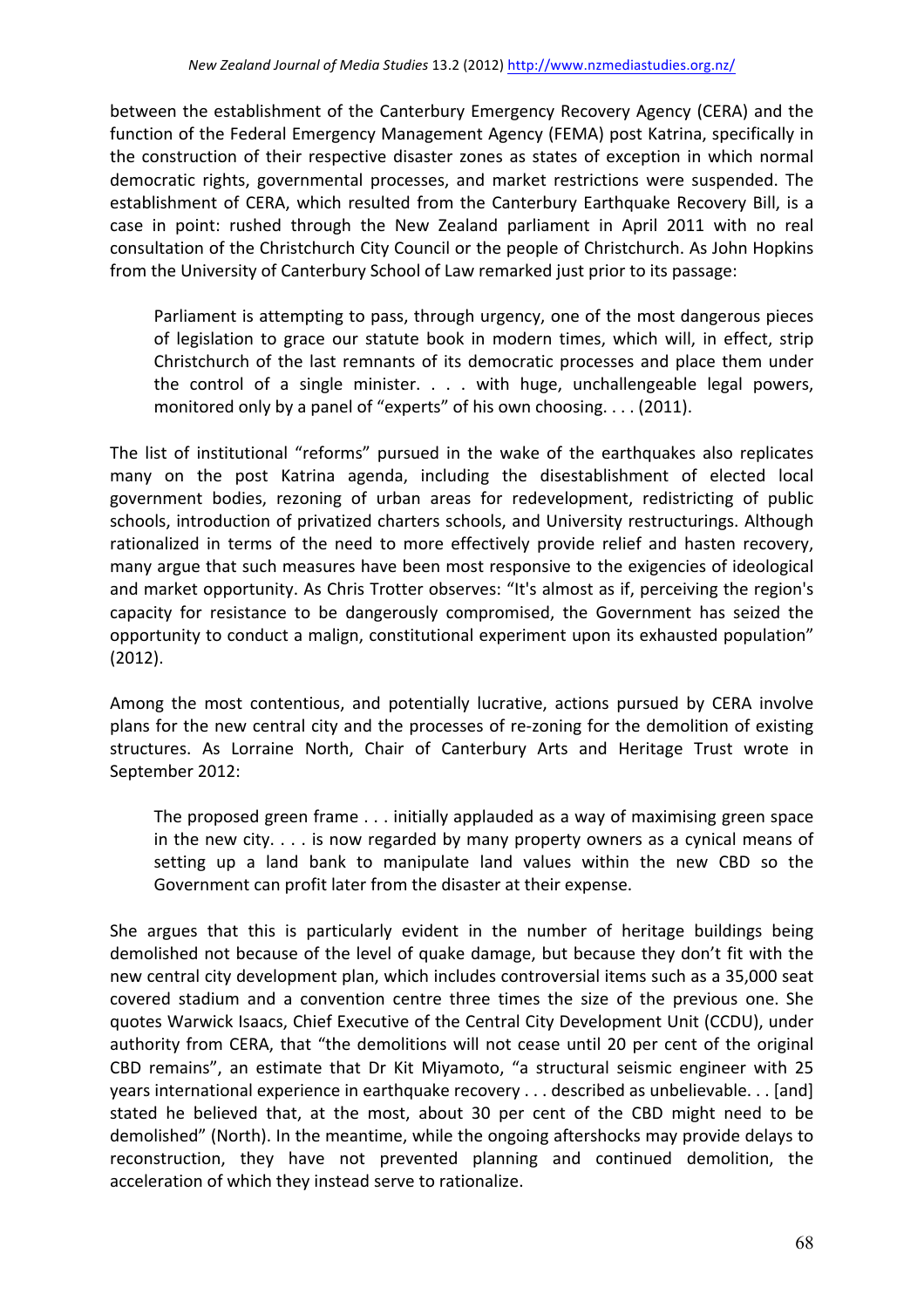As in the Katrina aftermath described by Klein, the process of "recovery" in Canterbury, with what North identifies as its "twin casualities of property rights and cultural heritage," has felt to many like a repeat of the disaster. "Citizens are in a state of shock and many avoid the CBD altogether, grief-stricken at how much of their city has been destroyed—not by earthquakes, but by order of the Canterbury Earthquakes Recovery Authority (Cera)". According to Klein, such experiences are increasingly common among disaster victims in the post 9/11 era. In relation to the forced displacement of fishing communities to make way for resort hotels following the 2004 Sri Lanka tsunami, Klein writes of "a second tsunami of corporate globalization. . . . as pillage follows war" (395). In Canterbury, as elsewhere, a state of precariousness becomes the new normal in which perpetual fear of aftershocks, job losses, demolitions, and social restructurings become intertwined. Advocates of the HAARP conspiracies argue that this is part of a larger global plan to depopulate the South Island of New Zealand in preparation for its resettlement by the global elite as they flee escalating socio-economic breakdown and the effects of climate change in their home countries.

In his refutation of Butterfield's critique of Baudrillard, Leonard Wilcox argues that

any genuine threat posed to the hyperreal order by the symbolic challenge of 9/11 would occur on a different level than the "outcomes" of the wars (or disaster recoveries) it stages, which function rather as means of deterrence to preserve the fiction of real political stakes, such as freedom or security. As Baudrillard writes: "When it is threatened today by simulation (the threat of vanishing into the play of signs), power risks the real, risks crisis, it gambles on remanufacturing artificial, social, economic, political stakes" (1994, 44). In this context, whether the Canterbury earthquakes were attributed to the USA or bin Laden becomes irrelevant in relation to the implosion of sign value that both options indicate. Implosion, as Victoria Grace describes it, is a key feature of hyperreality characterized by the collapse of polarities: "signifier/signified become sign; reality/appearance become simulation; cause/effect become information, not in a revolutionary transformation, but through a collapse that goes unnoticed" (97). That recognition of implosion is endlessly "deterred" becomes a critical self-defense mechanism of the hyperreal order, accomplished through vehement reproductions of the real. Yet this reassertion of the real can only be accomplished through the proliferation of more signs, which by the same stroke corrodes their capital—just as capitalist economies must print more money to service their debts. The potential efficacy then of terrorism or disaster is that it provokes a spiraling of sign production with ends up revealing the abstractness of the hyperreal order leading to its exposure and collapse. According to Wilcox, "contemporary terrorism usurps the mechanisms of simulation in order to inhabit the system from within, pushing the very logic of the system to a point of extremity, inserting reversibility into the causal order, and bringing about a reversion of the system's own power" (Wilcox 2003, 9). This power of reversion was most immediately "materialized" after 9/11 (and again in 2007) in relation to the markets. "The Twin Towers collapsed (a stunning image of violent and catastrophic implosion), the regime of signification (floating currency, floating signifiers) was thrown into chaos, the market plunged, jobs were lost, corporations became insolvent" (10).

Klein, it could be argued, attempts to redirect the energies of symbolic challenge through a return to the proper use of resources and the real needs of communities and citizens. In this respect, she differs from Baudrillard in reading the neoliberal response to terror and disaster as an aberration rather than inevitable outgrowth of the logic of global capitalism. Accordingly, she expresses a desire to restore the meaning of disaster within the social welfare state.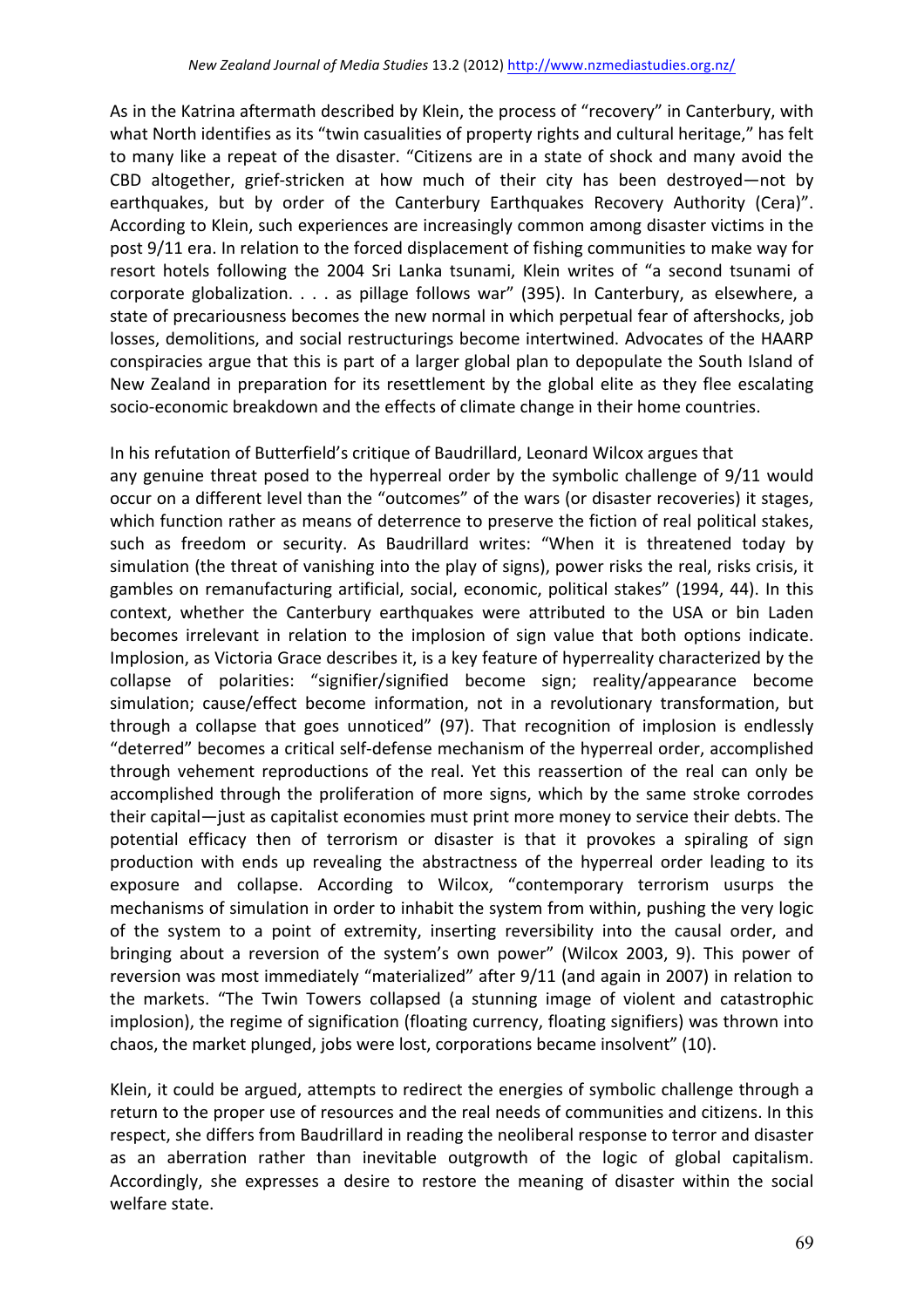Not so long ago, disasters were periods of social leveling, rare moments when atomized communities put divisions aside and pulled together. Increasingly, however, disasters are the opposite: they provide windows into a cruel and ruthlessly divided future in which money and race buy survival (2007, 413).

The problem from a Baudrillardian perspective is that the seeds of hyperreality are already sewn irrevocably within both Marxist and capitalist variants of the pre-neoliberal, classic political economies for which she is nostalgic. Specifically, the "use value" of resources and "needs" of individuals/communities to which she appeals are, according to Baudrillard, the naturalized ideological products of economic exchange. As Grace describes: "The ideological form of economic exchange value  $(EV)$  is to assume that EV obtains its value from use value (UV), whereas in fact, Baudrillard has argued, UV is an artefact of the social institution of a codified system of EV" (Grace 2000, 13). Baudrillard's related insight was to observe the same structure of "precession" operating at the level of the sign, so that "rather than assuming that the meaning of the Sr [signifier] obtains in the Sd [signified], Baudrillard argues that the Sd is an artefact of the social institution of a codified system of representation" (13). Taken together, these integrated systems of economic exchange and representation constitute a "whole metaphysic" that Baudrillard (borrowing from Marx) describes as "production", and which anticipates the hyperreal. The key difference of the latter is its abandonment of utility and referentiality for unlimited consumption and the infinite free play of signs within the media explosion of late capitalism. It is this final development that makes economic exchange especially vulnerable to reversion through symbolic exchange. As Baudrillard observes: "A critique of general political economy (or a critical theory of value) and a theory of symbolic exchange are one and the same thing" (1972: 136). This is because what such a critique realizes is that economic exchange is always engaging in symbolic exchange, but under the alibis of an immanent world of objects defined by their use values and a theory of the subject defined by its needs.

# **The Seductions of Disaster**

While disaster provides unique opportunities for the neoliberal corporate state, it also holds a particular seduction for its subjects to disrupt their immersion within hyperreality. For Baudrillard seduction relates to the pull of symbolic exchange: "Seduction is what tears you away from your own desire to return you to the sovereignty of the world" (Baudrillard 1983, 142). However, the sovereign world enacted through symbolic exchange is easily confused with the "real world," which is an artefact of economic exchange. This is why, paradoxically, "seduction lies in the transformation of things into *pure appearance*," (Baudrillard 1990, 70) whereas economic exchange and hyperreality produce the illusion of an immanent world behind all appearances. Thus, rather than restoring illusion to reality, seduction undermines the illusion of objective reality. "For if production can only produce objects or real signs, and thereby obtain some power; seduction, by producing only illusions, obtains all powers, including the power to return production and reality to their fundamental illusion" (1990, 70). So symbolic challenge is less about the return of the real than about rival illusions coming into play. However, this does not exclude the illusion of production itself: a "cold seduction" which redirects symbolic challenge towards its own preservation.

I want to suggest that the film becomes ensnared in this conflicted dynamic of seduction. On one hand, the earthquakes present a symbolic challenge, but on the other, they appear to provide something undeniably *real*, which invokes a profound nostalgia for a form of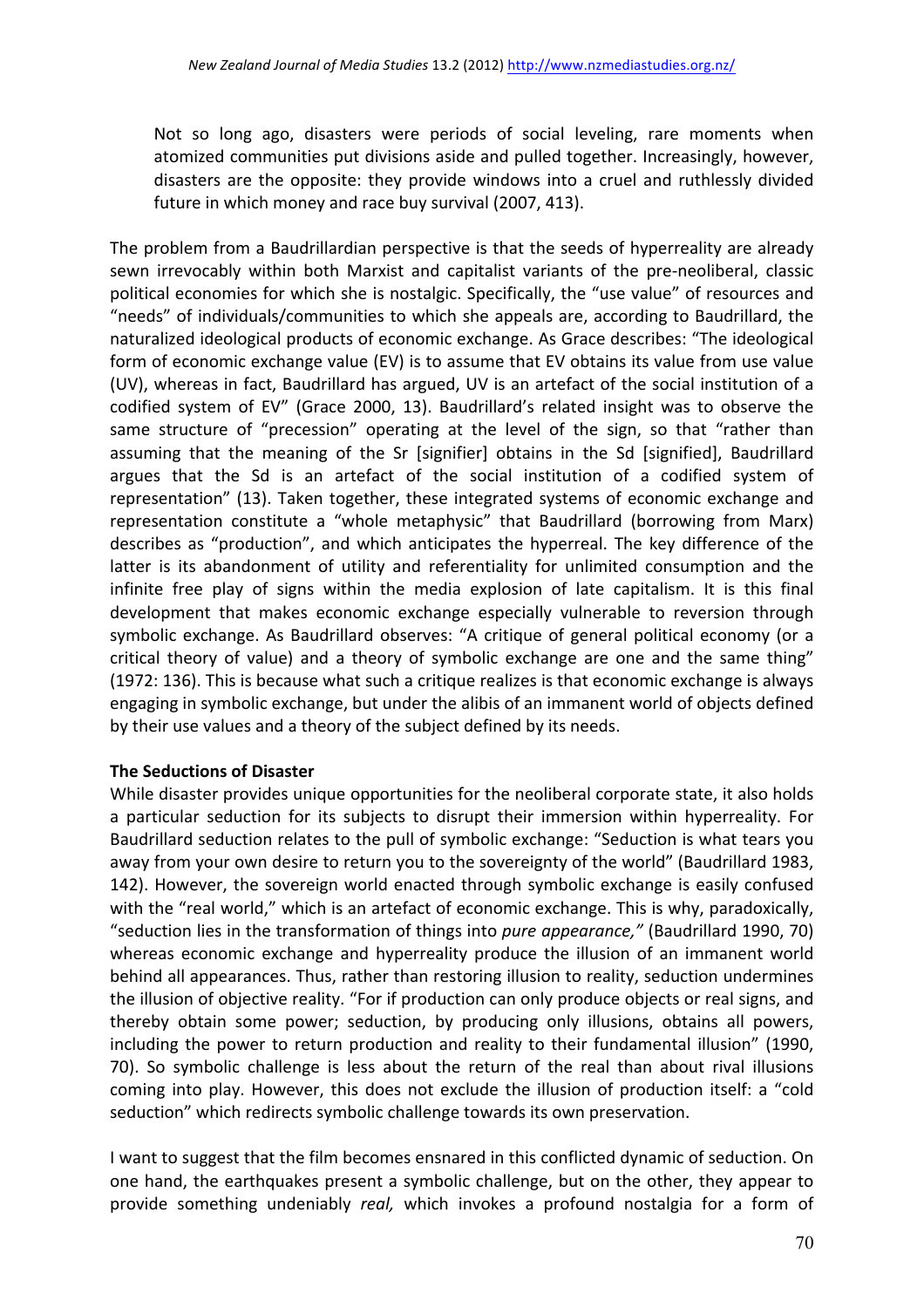authentic community. In its rendering of the aftermaths of both the 4 September 2010 and 22 February 2011 quakes, the film moves through a series of suburbs, which it visually announces in subtitles, ranging from the wealthiest to the poorest. In these places the filmmaker encounters a seemingly random assortment of people who present a demographic sample of children, the elderly, mothers, fathers, Māori, Pākehā, Pacific people, and Chinese; yet who all go unnamed. The film's practice of not naming its subjects unless incidentally (not even the Prime Minister when he appears on the scene), is a curious one that recalls Baudrillard's assertion that production is what sustains not only the illusion of the world, but of a subject defined categorically by universal needs and desires. By contrast, symbolic exchange tends to restore anonymity. Insofar as what has happened to them has nothing to do with who they are, the withholding of names is part of the film's construction of the earthquake as new social common de-nominator: houses fractured, power and water cut in random fashion. In this respect the film's strategy also tends to reproduce the myth that "disasters do not discriminate" (Klein 2007, 406), especially when no reference is made to the unequal distribution of relief from portable toilets to tanked-in water. 

Although initiated through symbolic exchange unleashed by the earthquakes, the seduction here is diverted by the film into nostalgia for a "real" world defined by the reassertion of the equivalence of exchange value and use value characteristic of classical economics. This takes shape through a re-materialization of the spirit of Kiwi ingenuity in the form of outdoor toilets: "it looks as though it shouldn't work but it does", makeshift accommodations, homemade public water dispensers, pot belly stoves: "they told us to get rid of 'em", free book dispensaries, etc. It is as if the earthquake opens a time travel portal to a preglobalized New Zealand in which real people solved real problems with real objects, which fortunately have been lying around all the while waiting for us to rediscover them and thereby our true useful selves.

This apparent return to the order of symbolic exchange, which is a central seduction of the earthquakes, is no less a creature of hyperreality. That is, in order for this disaster to serve its ultimate purpose: to remind who we all are as "Kiwis", it must at the same time move through the circuits of simulation as image and be transubstantiated into what Baudrillard describes as the indifferent exchange value of code.

While these images glorify the event, they also take it hostage. They can compound ad *infinitum* and simultaneously act as a diversion and neutralization. . . . The image consumes the event, in the sense that it absorbs it and prepares it for consumption. Indeed, it gives the event new vigour, but as an image-event (2002, 140).

Indeed, it is only on these terms that the film gets to have it both ways: to indulge its "unashamed parochialism" (Littlewood 2011) and also be consumed more broadly as a mirror of national culture. Perversely, this spirit of utility still proliferates through the contagiousness of sign values, and even promises to redeem global commodities from their shifting sign values through their reconstitution within simulated forms of symbolic exchange. Reversibly, even social networks magically shed their virtuality, as a Facebook group organized by University of Canterbury students materializes into a real community of helpers.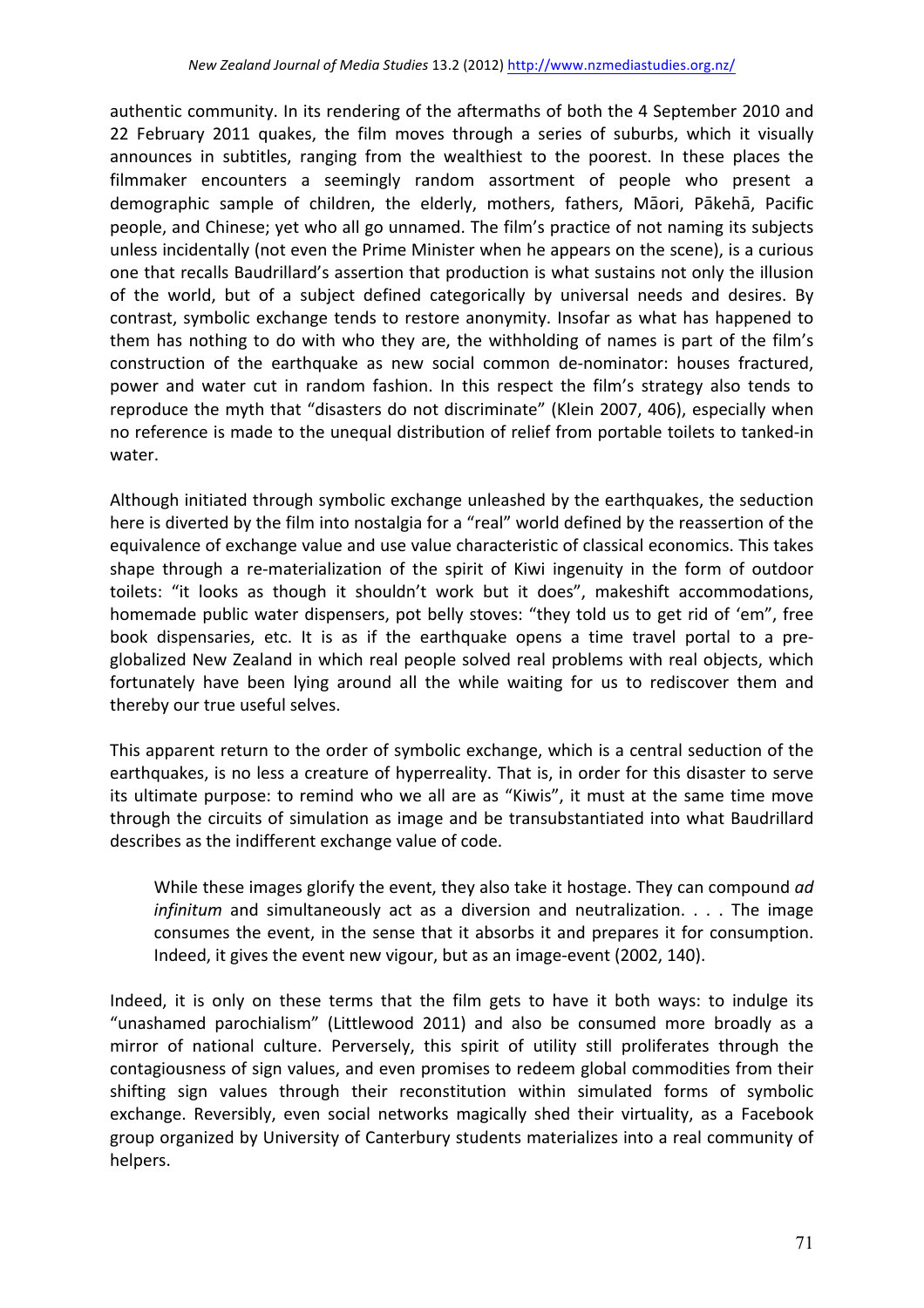It is this utopian impulse that the film is caught up in, strives to preserve, and over which it seems so protective. Indeed, the film fosters an aura of sacrality around the symbolic exchange unleashed by the earthquakes which effectively seals it off, by the same stroke it's energies are redirected into a fantasy of return to an exchange economy based on natural utility and genuine human needs. This helps to explain the decidedly apolitical nature of the film. For while *When a City Falls* focuses in great detail on the nostalgic, community building version of disaster, it almost entirely overlooks the divisive aspects of the response that have prompted comparison with Klein's critique of disaster capitalism. A lengthy montage of building demolitions is prefaced by the director's comments that "we've got a problem with people collecting this stuff and putting it on Trade Me, and I think we've got to get this stuff secured." In the next shot Anna Crighton, Chairperson of Christchurch Heritage Buildings Fund states in voiceover: "there are historic buildings in this city that are being destroyed unnecessarily in my opinion". In the following shot she consults with polite and cooperative demolitions workers who appear to heed her concerns. In a later sequence the filmmaker arrives at a building just in time to halt its demolition and phone the owners who have not been notified. It turns out that while "all the paper work is in place" (according to the earthquake commission officer) they are about to demolish the wrong structure. The cumulative impression is of a situation plagued by personal greed (in the form of entrepreneurial salvaging), individual incompetence, unintentional errors of judgment, and fatigue. While this may be a fair characterization at one level, it also serves to provide cover for the intentional, systematic, and opportunistic acceleration of demolitions by CERA described above. A pattern becomes discernable similar to that which Klein identifies in the aftermath of Hurricane Katrina and the Sri Lankan Tsunami in which "the extreme tactics on display  $\dots$  are often mistaken for  $\dots$  incompetence or cronyism" (19).

In refraining from interpreting, narrating, or editorializing, which has been counted among its virtues by a chorus of reviewers, *When a City Falls* also seems to inscribe an ethical prohibition against politicizing, as if to do so might adulterate the authenticity of the individual experiences and social responses it documents. The filmmaker's intent has been described as "not so much [to] document . . . as bear witness," (Littlewood 2011) and the immediacy and intimacy of the reportage style filmmaking generates a hallowed aura around its subject matter. The shot of a hand painted sign on a particularly devastated street near the epicenter reads: "rubberneckers fuck off", confronting spectators with their own motivations for viewing while expressing the film's conflicted attitude towards the spectator, as it strives to maximize proximity to events and yet preserve their exclusivity for those who have lived them directly.

#### **Documentary realism and symbolic exchange**

It is worth recalling that for Baudrillard, the catastrophe of 9/11 witnessed a return not of the real but of symbolic challenge. Similarly, in its representation of the Canterbury earthquakes and their aftermath, I would suggest that it is the eruption of symbolic exchange beyond any issues of documentary realism that defines the central problematic of *When* a City Falls. In fact, as I will argue shortly, the latter has an annulling effect on the proliferation of the former. This dynamic becomes evident in the most compressed way in the representations of the earthquakes themselves and the aftershocks. For Baudrillard, "the symbolic, whose virtuality of meaning is so subversive of the sign, cannot, for this reason, be named except by allusion, by infraction. For signification, which names everything in terms of itself, can only speak the language of values and of the positivity of the sign" (1972, 161). This raises correlative problems for any cinematic representation that attempts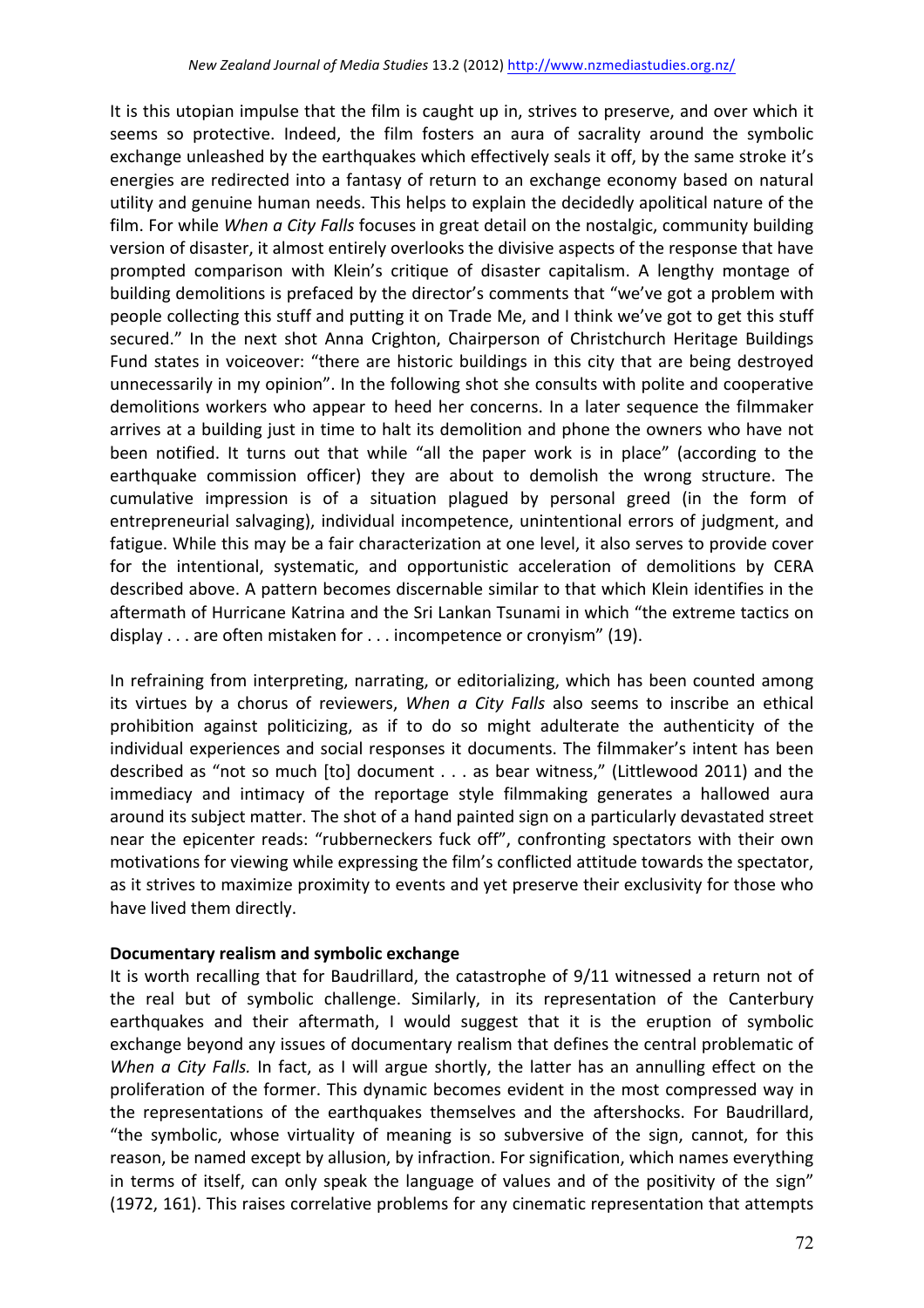to also preserve the symbolic challenge of an event; problems that are concealed behind the more practical challenges of documenting the occurrence of an earthquake.

Significantly, the treatment of the first September 2010 earthquake, which occurred in the early hours of the morning, uses the cover of darkness to amplify the power of sound and diminish the clarity and distinctness of the world. Rumbling is audible over a black screen as the telephonic voices of emergency workers register the shock. When images come, they are fleeting: the torch lit face of a child surrounded by darkness followed by shaking surveillance camera footage as the streetlights fail and the screen is plunged again into total darkness. Telephone voices return: "what the fuck was that"? Because, as Michel Chion explains, "there is no auditory container for film sounds, nothing analogous to this visual container of the images that is the frame" (1994, 68), sounds can become "acousmatic": divorced from any decisive visible source or referent. Christchurch Mayor Bob Parker remarks: "I've heard earthquakes—you can hear them coming. . . . It's spooky." Acousmatic sound acquires an especially promiscuous power relative to the earthquake, which seems to come from everywhere and out of nowhere at once. By utilizing sound to express the enveloping presence of a phenomena that defies visual containment, the film militates against what Chion describes as the persistent "audiovisual illusion of a redundancy that doesn't exist (for example, the sound seems to duplicate what the image already says)" (2009: 232). It is worth noting that this "coefficient of misapprehension" that informs the audiovisual illusion is structurally similar to Baudrillard's account of "precession". Sound disguises its constitutive power over the image behind qualities that seem to already belong to the image itself. The strategic use of acousmatic sound to trouble this illusion can thus be read as contributive to the symbolic value of the earthquake by disrupting the separation of subject and object, signifier and referent preserved and reified in clear and distinct visual representations. 

If the prioritization of sound over image nurtures symbolic exchange, Baudrillard has accused surveillance footage of having the opposite effect: producing an illusion of access to the world in its pure objectivity prior to and beyond human perception. While the treatment of the first earthquake introduces the CCTV footage only long enough for it to be snuffed out by the disruptive force of the event, its deployment in the representation of the 22 February earthquake, which occurred in broad daylight, is much more sustained. What in the first instance defied representation is in the second transformed into visible spectacle. In the first shot a man walks in the frame as the shaking begins and a building topples directly behind him. In the lengthy montage that follows, CCTV footage is intercut with amateur video. In this way, arguably the most objectifying and subjectifying modes of video are correlated: the indifferent gaze associated with the surveillance of state, corporate, and institutional agencies and the imperiled embodied vision of individuals. This dual mode of representation works to deter the earthquake's symbolic challenge by reifying the polarized abstractions of object and subject, which it otherwise threatens to disrupt. Symbolic exchange is thus deterred and redirected by the same stroke that it is evoked.

The film's reluctance to politicize does not mean that it resists its own construction of events. The montage of CCTV and amateur footage, in alternating among a range of sources and locations, recapitulates fictional disaster films such as *Earthquake* (1974) and *Shortcuts* (1993), forging a sense of simultaneity and unity of experience among a collection of strangers unaware of the social fabric in which their lives are intertwined. In the Canterbury earthquakes, as in the aftermath of 9/11, this mediated simulation of the social is deployed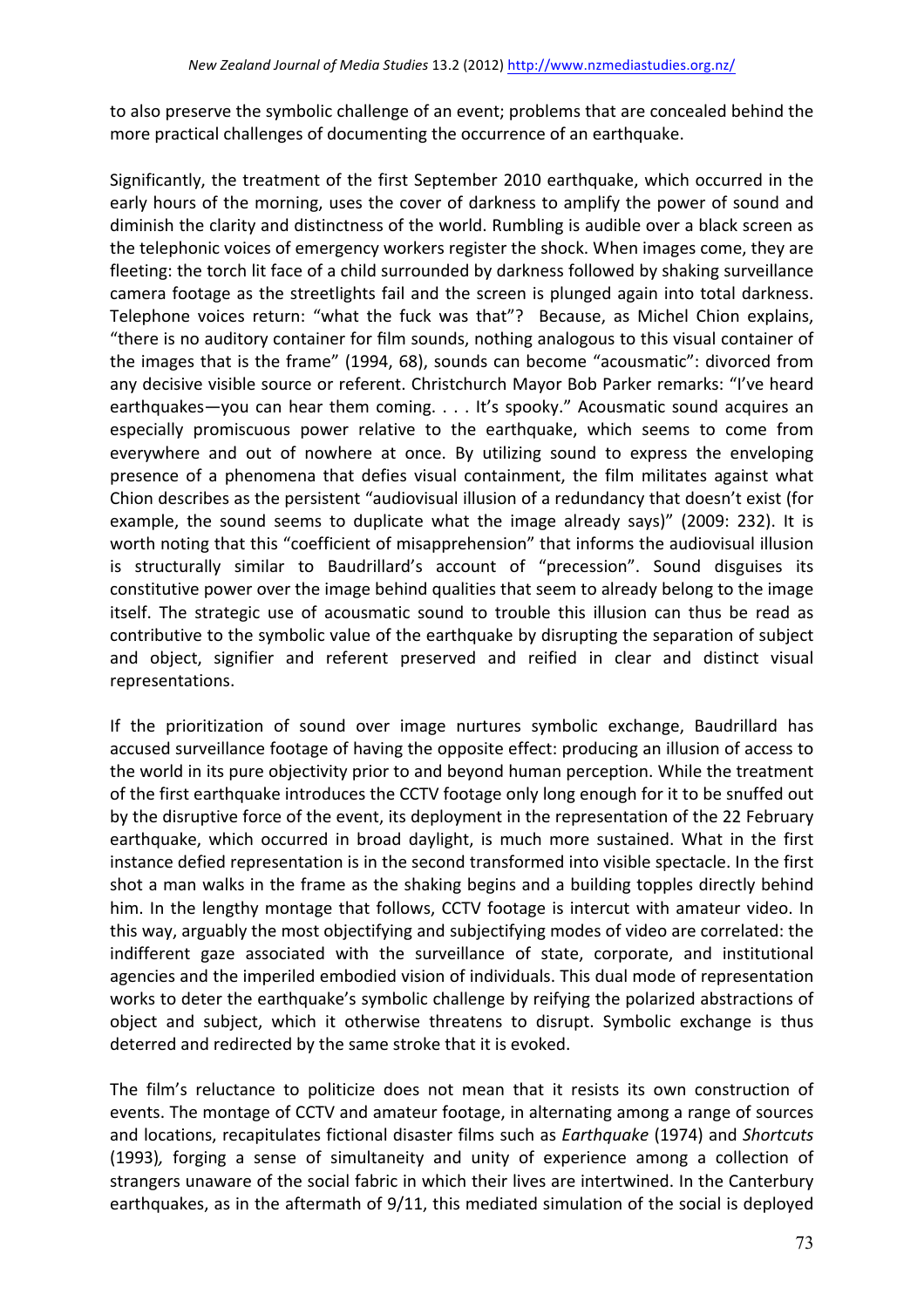in the reimagining of national community. As John Key remarks in the opening of his speech to the Latimer Square Christchurch Earthquake Memorial Service: "we all remember where we were when we heard the news".

The representation of the second earthquake is also marked off from the rest of the film by its hyperbolic protraction within screen time. Thus, the montage not only multiplies types of footage and viewing positions but also extends the duration of the event. At no other moment in the film does editing work this way; the prevailing rule being the contraction of screen time relative to story time in the service of narrative progression. Such reversals are often associated with spectacle and subjective cinema, which are for this reason regarded as extra-narrative. Similarly, the temporal prolongation of the earthquake exerts a power of suspension over narrative, placing the event beyond the contrivances of story as it exposes the contingency of the stories by which people live. Repetition, multiplication, and protraction enact the compensatory spiraling of signs that swarm like antibodies from the hyperreal encounter with symbolic challenge. It is thus significant that the montage concludes with a lingering image of the city shot from the distance as if to capture that totality implied by, yet absent from, every suturing together of viewpoints.

In its representation of the earthquakes and their aftermaths, *When a City Falls* is symptomatic of what Baudrillard describes as "present day photographic, cinematic and television images . . . thought to bear witness to the world with a naïve resemblance and a touching fidelity" (1987, 14). Paradoxically, however, it is the film's adherence to unvarnished documentary immediacy, out of respect for the "reality" it "represents", that heightens its deceptiveness. As Baudrillard writes, "It is precisely when it appears most truthful, most faithful and most in conformity to reality that the image is most diabolical.  $\dots$ It is in its resemblance, not only analogical but technological, that the image is most immoral and most perverse" (1987, 13-14). This perversity lies in the fact that the documentary image strives for greater adherence to a world whose objective pre-signified existence it produces as its fundamental fiction.

Cinema increasingly approaches, with ever increasing perfection, absolute reality: in its banality, in its veracity, in its starkness, in its tedium, and at the same time in its pretentiousness, in its pretention to be the real, the immediate, the unsignified, which is the maddest of enterprises (1987, 33).

It is in this way that the mechanical and now electronic mimetic image becomes integral to a system of production which "replaces all illusions with just one, its own, which becomes the reality principle" (Baudrillard 1990, 83). Hence Baudrillard's refusal of "any pedagogy of the image" (83), which is the core of every defense offered up on behalf of documentary. Ironically, it is in its very attempt to redeem cinema through strict adherence to physical and socio-historical reality that the documentary impulse perfects its fraudulence. "In this very way, we enter, beyond history, upon pure fiction, upon the illusion of the world. The illusion of our history opens on to the greatly more radical illusion of the world" (1992, 122).

For Baudrillard this "radical illusion of the world" offers no greater deterrent than the threat of its destruction, and for this reason has a special relationship to films about disaster and catastrophe. He argues that the fundamental wish that informs narratives about the destruction of civilization and extinction of human life is for a view of the world *as it really is,* without the de-realizing filter of simulation that human society imposes. "In a word, we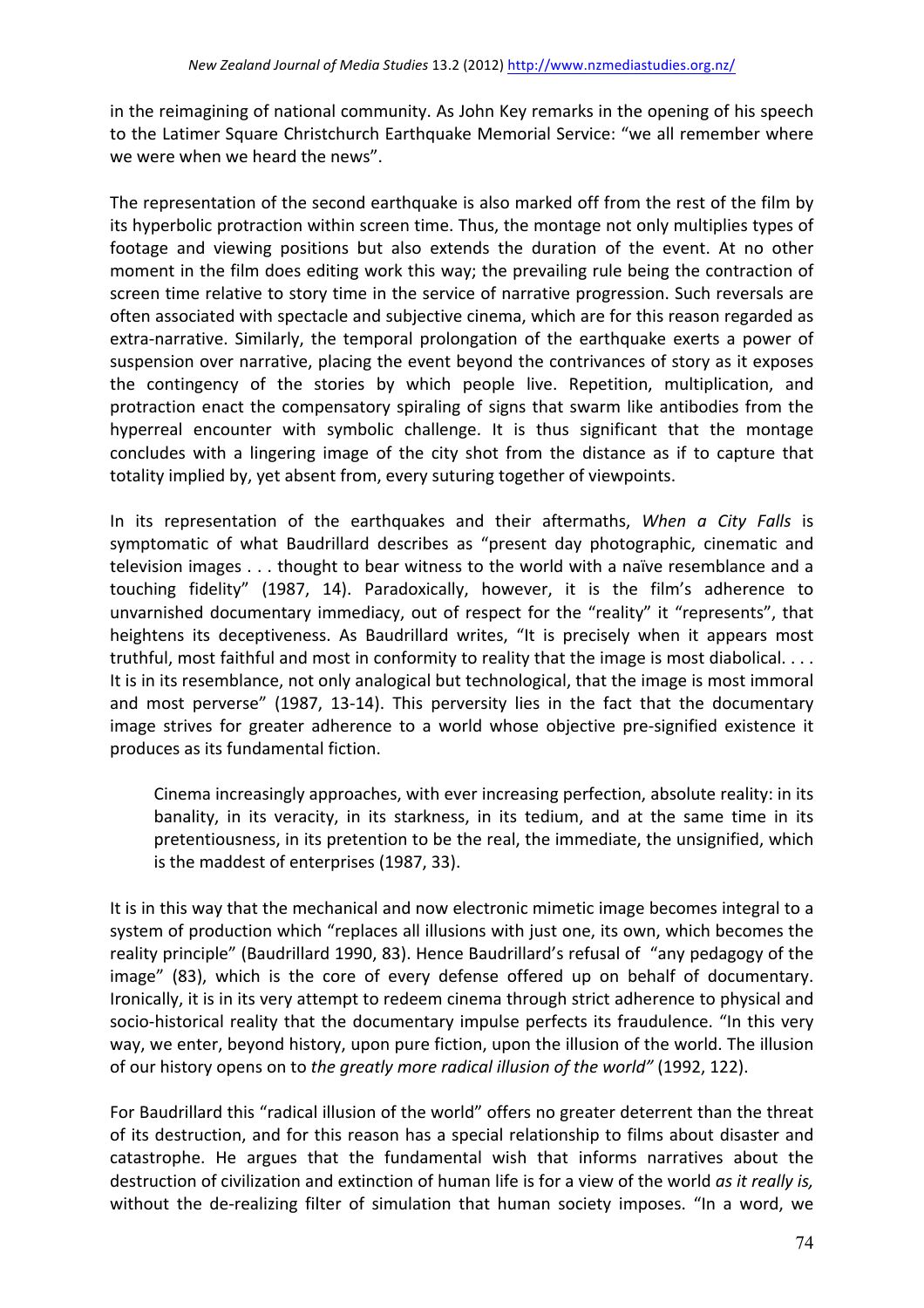dream of our disappearance, and of seeing the world in its inhuman purity (which is precisely not the state of nature)" (1987: 26). Baudrillard observes that even a film in which there are survivors, such as The Day after Tomorrow (2004), "brings about a regression of the human race" to fulfill a similar wish (26). This second scenario is closer to that of When a *City Falls*, where the wish is not self-destruction but the destruction of false selves and a false image of the world. The repeated earthquakes work to hypostatize this image of the world as pure immanence by presuming to literally shake it loose from its moorings in hyperreality. But what "illusion of our history" opens onto this "illusion of the world"? The answer resonates the deepest aspirations of Kiwi nationalism: the return to a romanticized connection to place simultaneously at the center of international attention and interest.<sup>3</sup> Indeed the population has been primed for this by over a decade of location tourism (NZ as Middle Earth) and nation branding (100% Pure NZ) that has promoted the intranational and international consumption of New Zealand as simulacrum. As Brendan Hokowhitu intimates in his critique of *Whale Rider* as simulacrum, the (re)production of New Zealand land as "brute matter" and "terra nullis" also corroborates fantasies of its reclamation by an innocent and universalized Kiwi pragmatism that elides the problematics of colonization  $(2007:24).$ 

#### The symbolic challenge of death

 $\overline{a}$ 

The overriding difference with the second February earthquake was the irreversibility of death and destruction. The improbability of no fatalities in the first earthquake and the prevailing "feeling . . . that someone has been looking after us, that we are big time blessed," as one ambulance dispatcher puts it, transmuted into the improbability of a second earthquake of such destructive and deadly force. What then could this second event be but a curse, or else a retroactive sacrifice for the community magically conjured by the first quake? This is the unspeakable possibility opened by symbolic exchange, whose psychodynamics also inform the experience of survivor guilt associated with fatal disasters (Williams 1988) Within the community resuscitated by the first quake these events must mean something as they must also for the imagined nation that has come to identify itself metonymically with the community of victims.

Significantly, death is the one thing that has no material equivalent in terms of symbolic exchange, and yet must be reconciled to the ritualized cycles of giving and receiving which bind the social fabric. Hence, an exchange value for death is construed within a spiritual realm or afterlife, which constitutes a transcendental signifier for the entire system of symbolic exchange. As with martyrdom, sacrifice, and other modes of symbolic exchange, the quest for meaning in death from disasters proliferates into the transcendental realm. Curiously, although a dramatic increase in paranormal phenomena was supposedly reported even after the 4 September quake (Sachdeva 2011), it is only after the fatalities of the February 2011 event that the film becomes invested in such occurrences. In the first case, the film relates the story of a Lyttleton woman led mysteriously to her father's body by his familiar whistling after he had been crushed to death by falling rocks while walking in the Port Hills. In another instance, during video footage of a meeting of Māori kaumātua, a strong aftershock strikes immediately after a man begins to speak in Te Reo Māori. Another attendee remarks: "your words have great force", drawing laughter from the others. Yet the

 $3$  See for example, Bell Avril Becoming Päkehä: Dominance and its Costs http://sweetasconference.blogspot.co.nz/2007/05/becoming-pkeh-dominance-and-its-costs.html.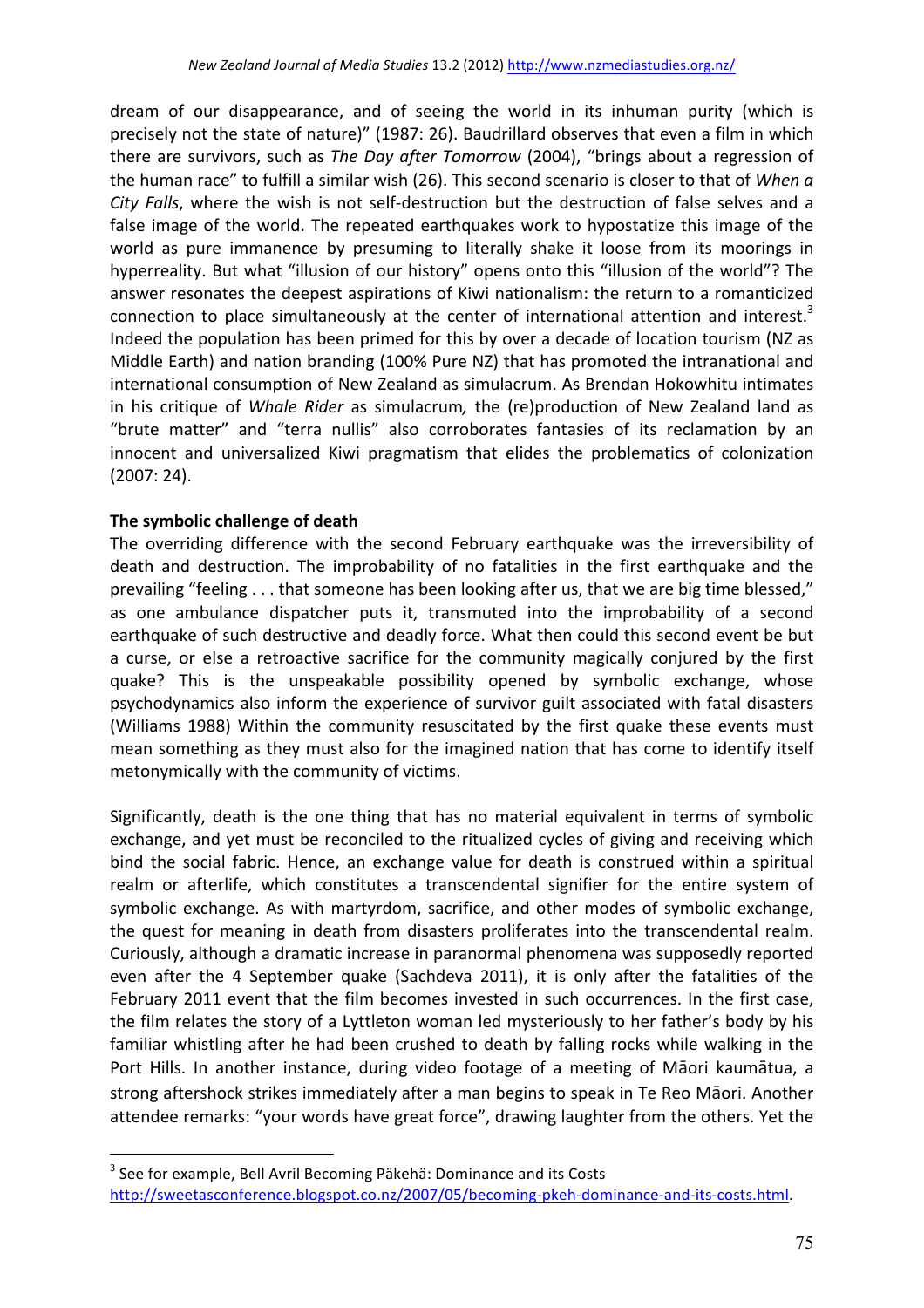incident also recalls that most infamous historical coincidence of Maori ritual speech and trembling earth when the tohunga Tuhoto Ariki purportedly caused the 1886 Mt. Tarawera eruption with a makutu (curse), destroying the Pink and White Terraces. In another example, the statue of the Virgin Mary in the CCH Catholic church is found rotated around 180 degrees from its previous position in the window, from facing inwards towards the church to facing outwards upon the city, which in its entirety has become a sanctified zone.

It is worth noting that both the examples mentioned above involve a reversal of physical laws of cause and effect in conjunction with a form of precession, which Baudrillard associates with symbolic exchange (1983, 162). The whistle precedes the whistler, and in so doing indicates the location of its deceased causal source. Speech evokes the earthquake/eruption by virtue of its precession. We are even told that the vertical force of the earthquake negated that of gravity, momentarily suspending the fundamental laws thought to bind the physical world. Jonathan Smith points out, for Baudrillard, "two orders of metaphysical precession generate two forms of magic" (2007, 7). While hyperreality is associated with second order precession: "a mechanical form based on simulation, wherein before-the-fact models 'conjure up' referents," the examples mentioned above exemplify precession of what Baudrillard regards as "a more ancient form" in which "the world, its reality, is made up only of signs" which "do not refer to any sort of 'reality' or 'referent' or 'signifier' whatsoever" (cited Smith 2007, 7). By contrast, second order precession is defined by "the precession of simulacra to things themselves, whose apparition they conjure up in a different mode" (7). This "different mode" is that of the very model of physical reality in which simulation masquerades as referent—as "things themselves". This is the "radical illusion of the world" which the documentary reproduces. It is here that *When a City Falls* exhibits a fundamentally conflicted relationship between the forms of symbolic exchange it resuscitates and the mode of production it exemplifies.

Kevin Fisher is a Senior Lecturer in the Department of Media, Film & Communication at the University of Otago. His research interests include phenomenology, science fiction and special effects, documentary and audiovisual analysis. He can be contacted at kevin.fisher@otago.ac.nz.

# **Works Cited**

Baudrillard, Jean (1983) Fatal Strategies translated by Philip Beitchman and W.G.J. Niesluchowski Semiotext(e)/Pluto Press New York

\_\_\_\_\_. (1972) *For a Critique of the Political Economy of the Sign* translated by Charles Levin Telos Press St. Louis

\_\_\_\_\_. (1988) *Jean Baudrillard: Selected Writings*  edited by Mark Poster translated by Charles Levin Stanford University Press Stanford

\_\_\_\_\_. (1990) *Seduction* translated by B. Singer London: MacMillan 

\_\_\_\_\_. (1994) *Simulacra and Simulation*  translated by Sheila Faria Glaser University of Michigan Press Ann Arbor

**\_\_\_\_\_\_.** (2002) The Spirit of Terrorism and Requiem for the Twin Towers translated by Chris Turner Verso London

\_\_\_\_\_. (1987) *The Evil Demon of Images* Power Institute of Fine Arts University of Sydney

\_\_\_\_\_. (1992) *The Illusion of the End* translated by Chris Turner Polity Press Cambridge Bell Avril (2007) Becoming Päkehä: Dominance and its Costs

http://sweetasconference.blogspot.co.nz/2007/05/becoming-pkeh-dominance-and-itscosts.html